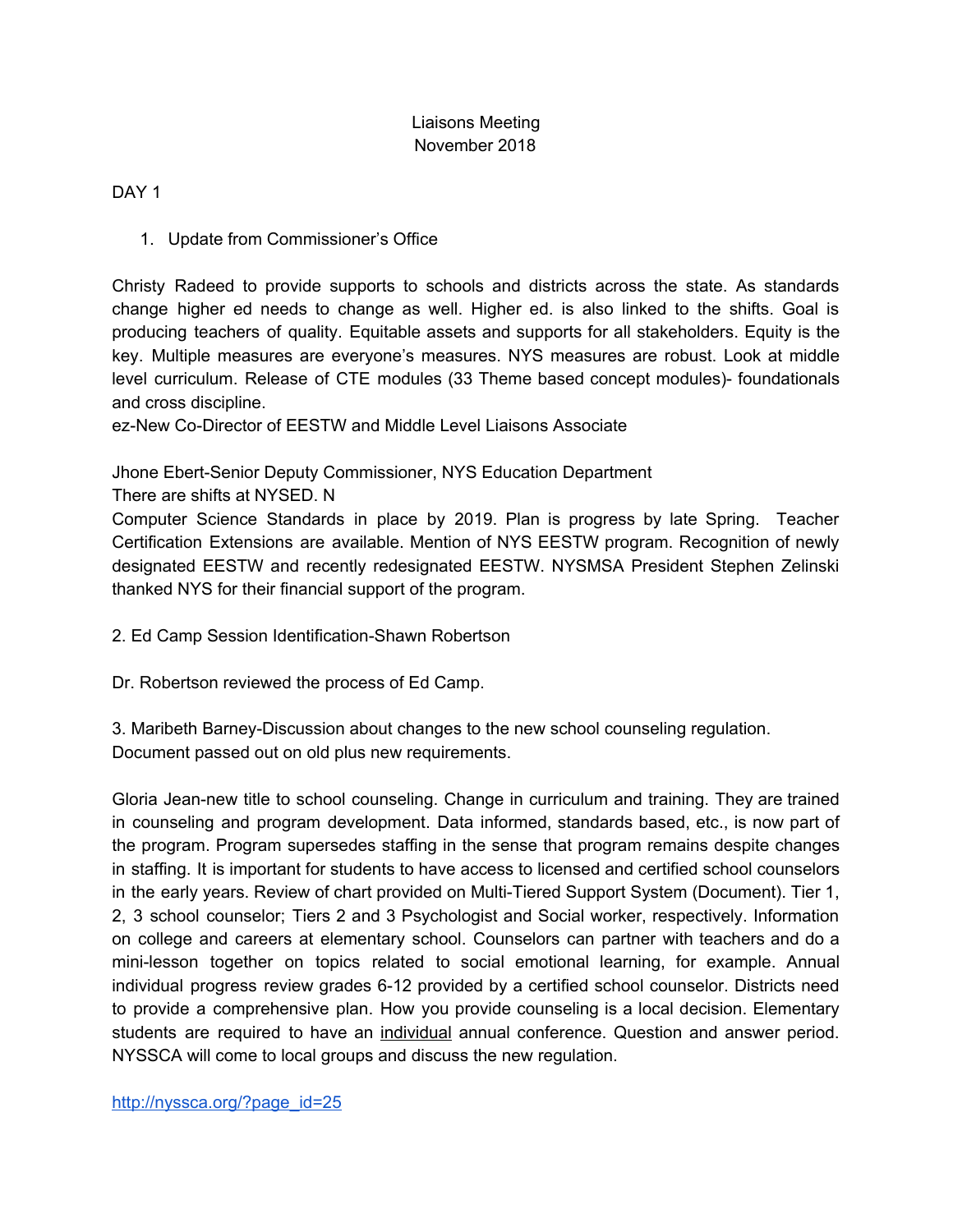### 4. Dawn Mastronardi-CTE

### Go to NYSED on CTE

Can use any one of the certifications to fill staff needs. Guidance along CTE Theme Modules. This unifies the various certification or content area. There are content modules: agriculture, technology, family and consumer science, business and marketing, health science education, trade and technical education. The certification area needs to match the theme. Business teacher cannot teach FACS, for instance.

### <http://www.p12.nysed.gov/cte/MiddleLevel/MiddleLevelhome.html>

## 5. Building Resiliency-Winton Buddington, Principal-Bay Trail Middle School

Table discussion and activities related to building resiliency in students. The 7 Cs Model of Resiliency by Ken Ginsberg reviewed. Engaged in activity using a blank framework of the human body. What does a safe school feel, smell, sound, and taste like. Additional activities were presented. Very interesting development of the concept.

#### 6. Ed Camp

Approximately 16 different workshops were presented. All workshop were well attended and aptly presented.

7. EESTW Best Practice-Starpoint Middle School

Presentation focused primarily Mentor/Mentee program Creative Spaces PBIS rooms-Earned time in this space using Starbucks Safe Schools Ambassadors Project Lead the Way Celebrating Student Accomplishments Where Everybody Belongs (WEB) [www.slido.com](http://www.slido.com/) Transition Program for Middle Level Students (Code: E616)